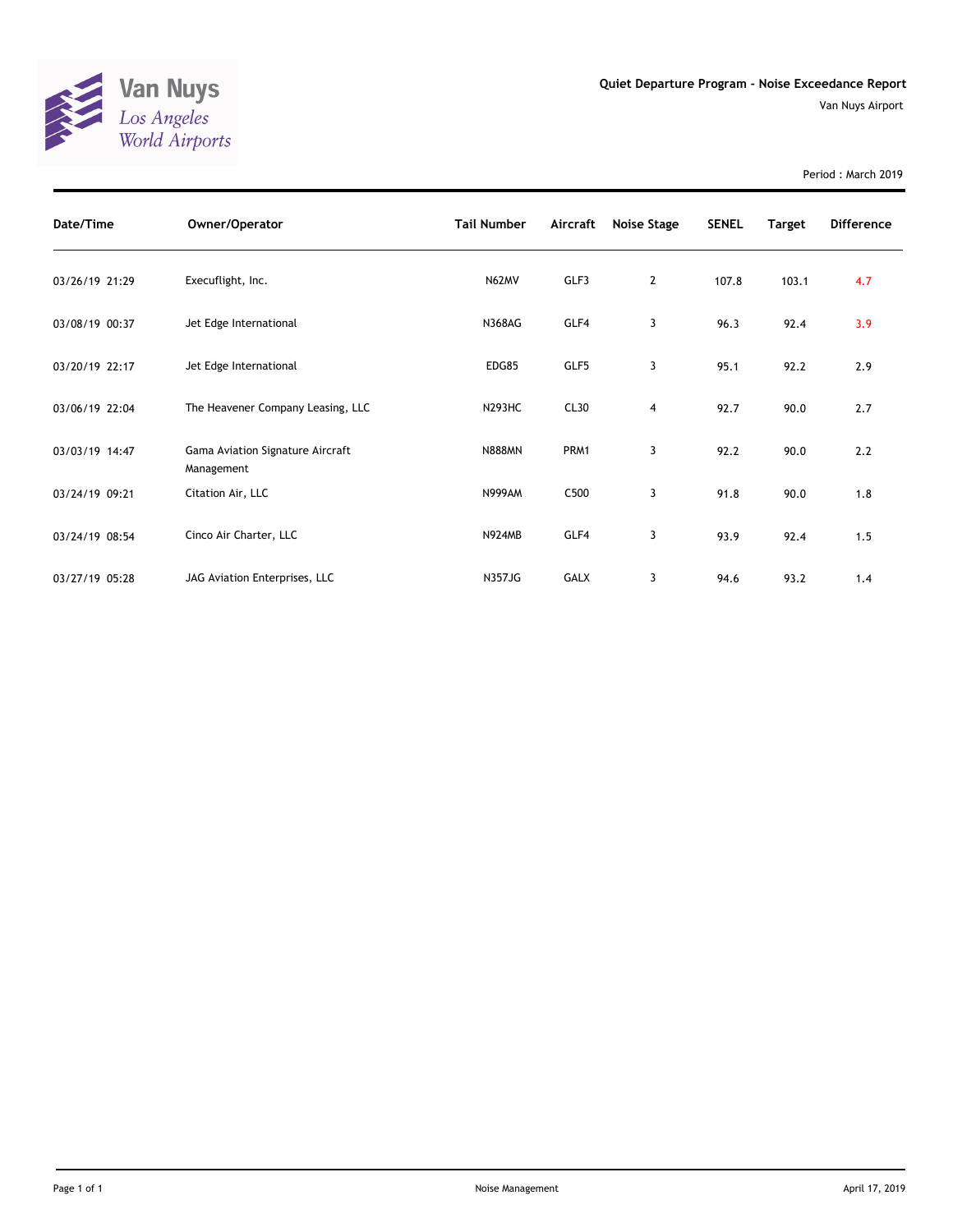

Period : March 2019

| Owner/Operator                              | <b>Departures Exceeding</b><br><b>Target Noise Level</b> | <b>Total Southbound</b><br><b>Jet Departures</b> |
|---------------------------------------------|----------------------------------------------------------|--------------------------------------------------|
| Jet Edge International                      | $\mathbf{2}$                                             | 48                                               |
| Citation Air, LLC                           | $\mathbf{1}$                                             | 1                                                |
| Execuflight, Inc.                           | 1                                                        | 1                                                |
| Gama Aviation Signature Aircraft Management |                                                          |                                                  |
| JAG Aviation Enterprises, LLC               |                                                          |                                                  |
| The Heavener Company Leasing, LLC           | 1                                                        | 2                                                |
| Cinco Air Charter, LLC                      | 1                                                        | 5                                                |
| 1426 HOLDINGS LLC                           | 0                                                        | $\mathbf{1}$                                     |
| 199ML, LLC                                  | 0                                                        | 1                                                |
| 214BM, LLC                                  | 0                                                        |                                                  |
| 26 North Aviation, Inc.                     | 0                                                        |                                                  |
| 45-501, LLC                                 | 0                                                        |                                                  |
| 782 Partners, LLC                           | 0                                                        |                                                  |
| AeroSafin, SA                               | 0                                                        |                                                  |
| AF Equity Partners, LLC                     | 0                                                        |                                                  |
| AFC MANAGEMENT LLC                          | 0                                                        |                                                  |
| Air Rutter International                    | 0                                                        |                                                  |
| AIR WISCONSIN AIRLINES Corp.                | 0                                                        |                                                  |
| AIRCRAFT GUARANTY CORP TRUSTEE              | 0                                                        |                                                  |
| AIRDINE LLC                                 | 0                                                        |                                                  |
| AJM Air, LLC                                | 0                                                        |                                                  |
| Ameriflight Aviation                        | 0                                                        |                                                  |
| Andrew Bettis Aviation                      | 0                                                        |                                                  |
| <b>AOSky Corporation</b>                    | 0                                                        |                                                  |
| ATLAS AIR Inc.                              | 0                                                        |                                                  |
| Aviation Advisor, Inc.                      | 0                                                        |                                                  |
| <b>Aviation Consultants</b>                 | 0                                                        |                                                  |
| Aviation Consultants, Inc.                  | 0                                                        |                                                  |
| Awaiting Documentation                      | 0                                                        |                                                  |
| Axis Jet                                    | 0                                                        |                                                  |
| B & G Leasing, LLC                          | 0                                                        |                                                  |
| BAA Jet Management Ltd                      | 0                                                        |                                                  |
| BADGER LIQUOR CO INC                        | 0                                                        |                                                  |
| Baker Aviation, LLC                         | 0                                                        |                                                  |
| BEYONDATX LLC                               | 0                                                        |                                                  |
| <b>BIG SKY AIRLINES</b>                     | 0                                                        |                                                  |
| Bopper Airways, LLC                         | 0                                                        |                                                  |
| Business Jet Managers, Inc.                 | 0                                                        |                                                  |
| <b>BUTLER EDWARD N</b>                      | 0                                                        | 1                                                |
| Caesars Entertainment Operating Co., Inc    | 0                                                        | 1                                                |

The Van Nuys Airport Fly Friendly - Quiet Departure Program asks that operators of jet aircraft use manufacturer's or NBAA quiet departure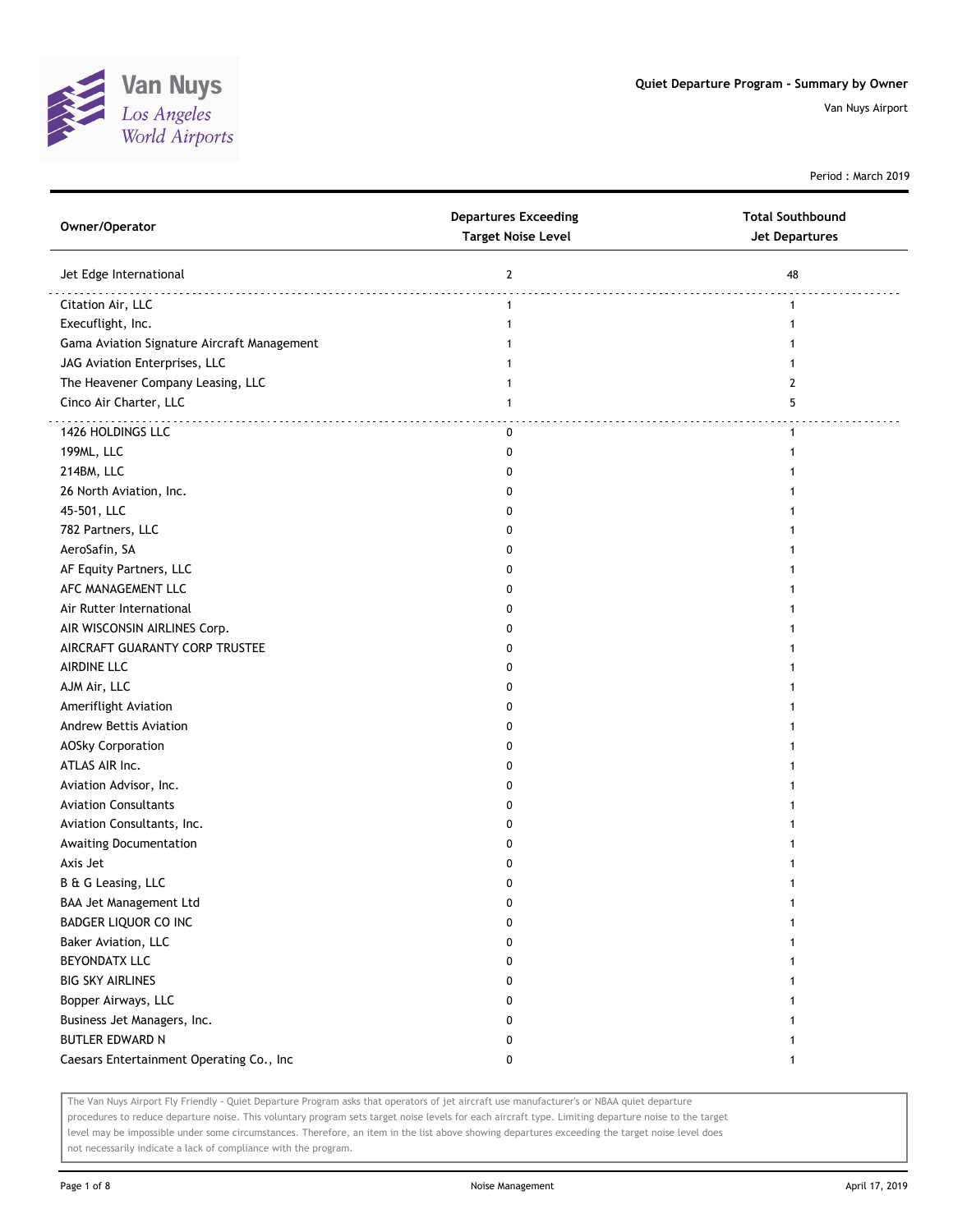

Period : March 2019

| Owner/Operator                          | <b>Departures Exceeding</b><br><b>Target Noise Level</b> | <b>Total Southbound</b><br>Jet Departures |
|-----------------------------------------|----------------------------------------------------------|-------------------------------------------|
| Canyon Partners, LLC                    | 0                                                        |                                           |
| CAP ONE HOLDINGS LLC                    | 0                                                        |                                           |
| CapRock Land Company, LLC               | 0                                                        |                                           |
| CENTENNIAL FLIGHT CENTRE Ltd            | 0                                                        |                                           |
| CENTRAL IOWA AVIATION LLC               | 0                                                        |                                           |
| CHALLENGER 5087 LLC                     | 0                                                        |                                           |
| Chartright Air, Inc.                    | 0                                                        |                                           |
| Chicago Jet Group LLC                   | 0                                                        |                                           |
| Chris Aviation, Ltd.                    | 0                                                        |                                           |
| <b>CIRRUS DESIGN CORP</b>               | 0                                                        |                                           |
| CitationAir                             | 0                                                        |                                           |
| CJ LEASING SERVICES LLC                 | 0                                                        |                                           |
| Classic Aviation, Inc.                  | 0                                                        |                                           |
| Cockrell Resources Inc                  | 0                                                        |                                           |
| COMAIR Inc.                             | 0                                                        |                                           |
| Conyan Aviation Inc                     | 0                                                        |                                           |
| <b>COOPER COMPANIES INC</b>             | 0                                                        |                                           |
| Corporate Eagle Management Services Inc | 0                                                        |                                           |
| CP CJ, LLC                              | 0                                                        |                                           |
| Craig Air, LLC                          | 0                                                        |                                           |
| Crescent Heights Sales, Inc.            | 0                                                        |                                           |
| DD251, LLC                              | 0                                                        |                                           |
| DNA AIR LLC                             | 0                                                        |                                           |
| DODSON INTERNATIONAL PARTS INC          | 0                                                        |                                           |
| DUNCAN AVIATION INC                     | 0                                                        |                                           |
| EASYJET AIRLINE Co. Ltd                 | 0                                                        |                                           |
| EJS EXECUTIVE JET SHARES II INC         | 0                                                        |                                           |
| EJS-EXECUTIVE JET SHARES INC            | 0                                                        |                                           |
| ELM GROVE PIPELINE LLC                  | 0                                                        |                                           |
| Emanon Aviation, Inc.                   | 0                                                        |                                           |
| EMBRAER EXECUTIVE AIRCRAFT INC          | 0                                                        |                                           |
| Emerald Aviation, Inc.                  | 0                                                        |                                           |
| Endeavor Air                            | 0                                                        |                                           |
| <b>Executive AirShare LLC</b>           | 0                                                        |                                           |
| <b>Executive Flight Services</b>        | 0                                                        |                                           |
| Executive Jet Management                | 0                                                        |                                           |
| Fair Wind Air Charter                   | 0                                                        |                                           |
| FBO Professionals Group, Inc.           | 0                                                        |                                           |
| FE 5083, LLC                            | 0                                                        |                                           |
| Fleet Unlimited, Inc.                   | 0                                                        |                                           |
| FLEXJET LLC                             | 0                                                        | $\mathbf{1}$                              |

The Van Nuys Airport Fly Friendly - Quiet Departure Program asks that operators of jet aircraft use manufacturer's or NBAA quiet departure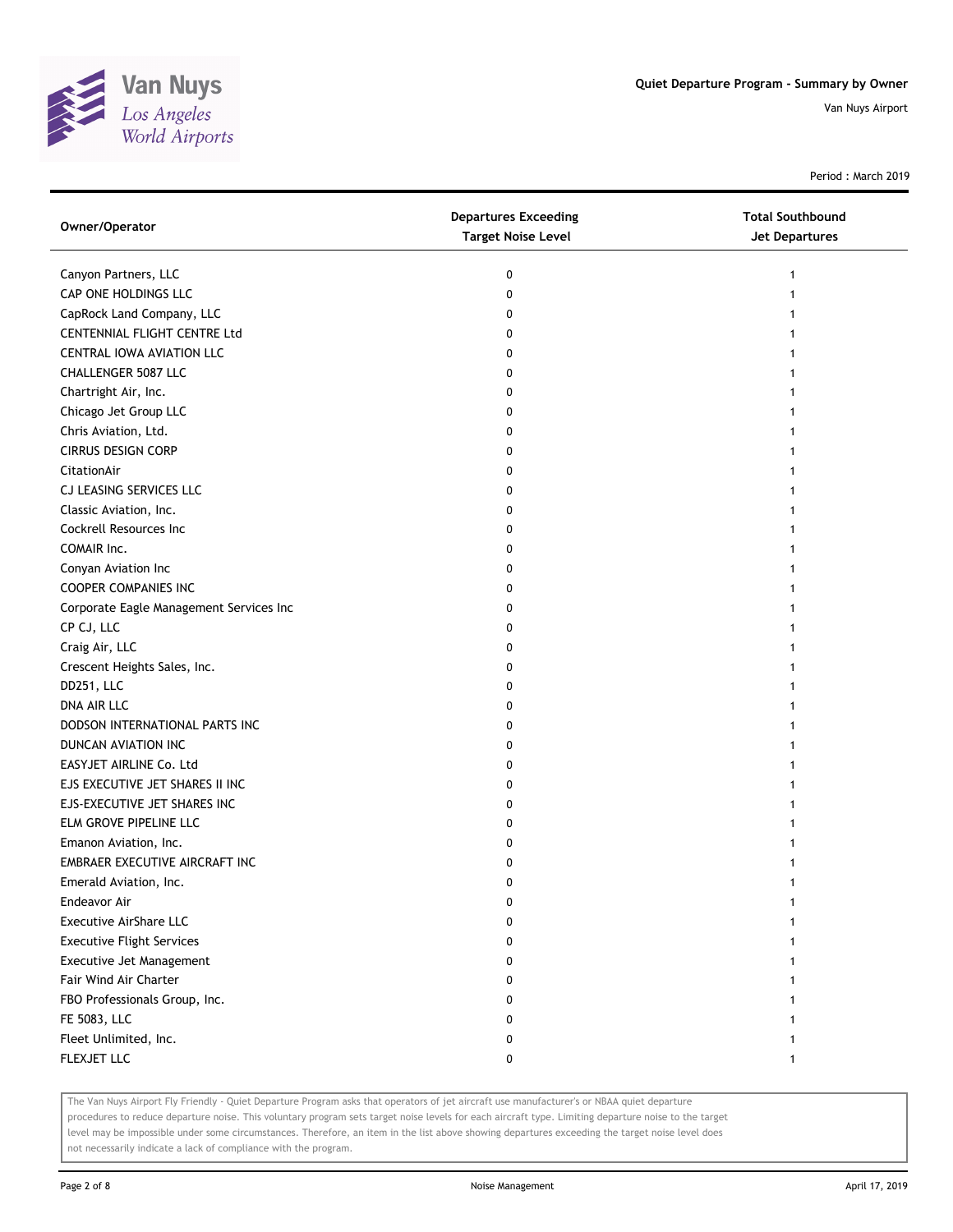

Period : March 2019

| Owner/Operator                           | <b>Departures Exceeding</b><br><b>Target Noise Level</b> | <b>Total Southbound</b><br>Jet Departures |
|------------------------------------------|----------------------------------------------------------|-------------------------------------------|
| G1307 LLC                                | 0                                                        |                                           |
| Gama Charters, Inc.                      | 0                                                        |                                           |
| <b>GAMMA2 INC</b>                        | 0                                                        |                                           |
| <b>GARRIOTT ROBERT</b>                   | 0                                                        |                                           |
| Generation Jets, LLC                     | 0                                                        |                                           |
| <b>GLENMORE-TUSCARAURAS PARTNERS LLC</b> | 0                                                        |                                           |
| Glenville Aviation, LLC                  | 0                                                        |                                           |
| Global Aviation, Inc.                    | 0                                                        |                                           |
| GMH CAMPUS PARK ASSOCIATES LLC           | 0                                                        |                                           |
| Golden State Air Charter, LLC            | 0                                                        |                                           |
| <b>Grossman Company Properties</b>       | 0                                                        |                                           |
| Gulf Coast Aviation, Inc.                | 0                                                        |                                           |
| Haven Jet, LLC                           | 0                                                        |                                           |
| Heights Aviation Inc                     | 0                                                        |                                           |
| HIGHLAND AIRCRAFT LLC                    | 0                                                        |                                           |
| HONDA AVIATION SERVICE CO INC            | 0                                                        |                                           |
| HS ARROW LLC                             | 0                                                        |                                           |
| Int'l Union of Operating Engineers       | 0                                                        |                                           |
| JAG AVIATION ENTERPRISES LLC             | 0                                                        |                                           |
| JEFFERSON COUNTY SHERIFFS OFFICE         | 0                                                        |                                           |
| Jet Aviation Business Jets               | 0                                                        |                                           |
| Jet Aviation Flight Services, Inc.       | 0                                                        |                                           |
| Jet Methods                              | 0                                                        |                                           |
| JET SET AIRCRAFT INC                     | 0                                                        |                                           |
| JF AVIATION LLC                          | 0                                                        |                                           |
| Journey Aviation, LLC                    | 0                                                        |                                           |
| Kedec Services, LLC                      | 0                                                        |                                           |
| KOZ AVIATION 2 LLC                       | 0                                                        |                                           |
| KTI, Inc.                                | 0                                                        |                                           |
| Learshares 31 Inc                        | 0                                                        |                                           |
| Leonard Green & Partners, LLC            | 0                                                        |                                           |
| Lewis Aeronautical, LLC                  | 0                                                        |                                           |
| LFG Aviation 4 Inc                       | 0                                                        |                                           |
| LNW Consulting, LLC                      | 0                                                        |                                           |
| Lockton Enterprises, Inc.                | 0                                                        |                                           |
| MAC Aircraft Sales, LLC                  | 0                                                        |                                           |
| Majestic Jet, Inc.                       | 0                                                        |                                           |
| Marotta Controls, Inc.                   | 0                                                        |                                           |
| MAZURAH LLC                              | 0                                                        |                                           |
| <b>MC Group</b>                          | 0                                                        |                                           |
| McLeod Properties Fontana, LLC           | 0                                                        | $\mathbf{1}$                              |

The Van Nuys Airport Fly Friendly - Quiet Departure Program asks that operators of jet aircraft use manufacturer's or NBAA quiet departure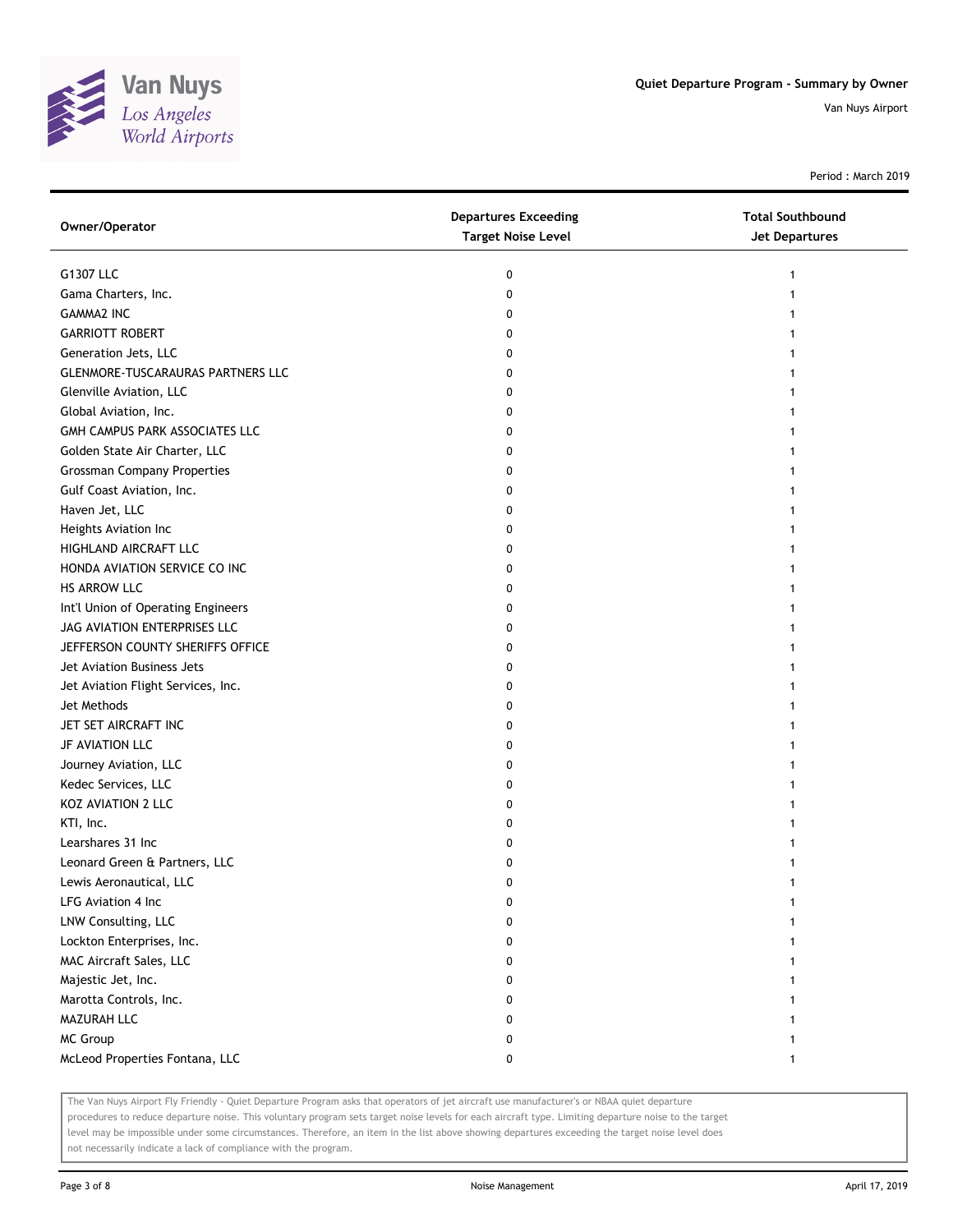

Period : March 2019

| Owner/Operator                     | <b>Departures Exceeding</b><br><b>Target Noise Level</b> | <b>Total Southbound</b><br>Jet Departures |
|------------------------------------|----------------------------------------------------------|-------------------------------------------|
| MELLON SEWARD PROSSER              | 0                                                        |                                           |
| <b>MGM Resorts International</b>   | 0                                                        |                                           |
| Moss Lane Ventures, LLC            | 0                                                        |                                           |
| Mountain Aviation, Inc             | 0                                                        |                                           |
| Mountain Aviation, Inc.            | 0                                                        |                                           |
| MWM AG, LLC                        | 0                                                        |                                           |
| Najafi Aviation, LLC               | 0                                                        |                                           |
| NetJets, Inc                       | 0                                                        |                                           |
| <b>NEXjet Corporation</b>          | 0                                                        |                                           |
| NHM Aviation, Inc.                 | 0                                                        |                                           |
| PIAILLC                            | 0                                                        |                                           |
| Pacific Legacy, LLC                | 0                                                        |                                           |
| Paramount Pictures Corporation     | 0                                                        |                                           |
| Penske Jet, Inc.                   | 0                                                        |                                           |
| PHENOM 300 LLC                     | 0                                                        |                                           |
| Pilgrim Air, LLC                   | 0                                                        |                                           |
| PMC Global, Inc.                   | 0                                                        |                                           |
| Premier Consulting, LLC            | 0                                                        |                                           |
| Premier Jets, Inc.                 | 0                                                        |                                           |
| Primary Capital Management, Inc.   | 0                                                        |                                           |
| Rancho Pacific Holdings, LLC       | 0                                                        |                                           |
| Raynemen, LLC                      | 0                                                        |                                           |
| <b>Richmor Aviation</b>            | 0                                                        |                                           |
| RJD LEASING LLC                    | 0                                                        |                                           |
| RJS Development Corp.              | 0                                                        |                                           |
| RPM Aviation Holdings, LLC         | 0                                                        |                                           |
| S.K. Aviation, LLC                 | 0                                                        |                                           |
| Sands Aviation, LLC                | 0                                                        |                                           |
| Sentient Jet                       | 0                                                        |                                           |
| SERENITY LODGING LLC               | 0                                                        |                                           |
| SH978 LLC                          | 0                                                        |                                           |
| SIEBEL JAMES A                     | 0                                                        |                                           |
| Six Daughters Limited              | 0                                                        |                                           |
| Six Ten Group, LLC                 | 0                                                        |                                           |
| Sky One Holdings, LLC DBA Privaira | 0                                                        |                                           |
| Skybird Aviation                   | 0                                                        |                                           |
| <b>SLEIPNIR LLC</b>                | 0                                                        |                                           |
| South Aviation Inc                 | 0                                                        |                                           |
| Southwest Aircraft Charter, LC     | 0                                                        |                                           |
| SP Aviation, Inc.                  | 0                                                        |                                           |
| STABLE ROAD JETS LLC               | 0                                                        | 1                                         |

The Van Nuys Airport Fly Friendly - Quiet Departure Program asks that operators of jet aircraft use manufacturer's or NBAA quiet departure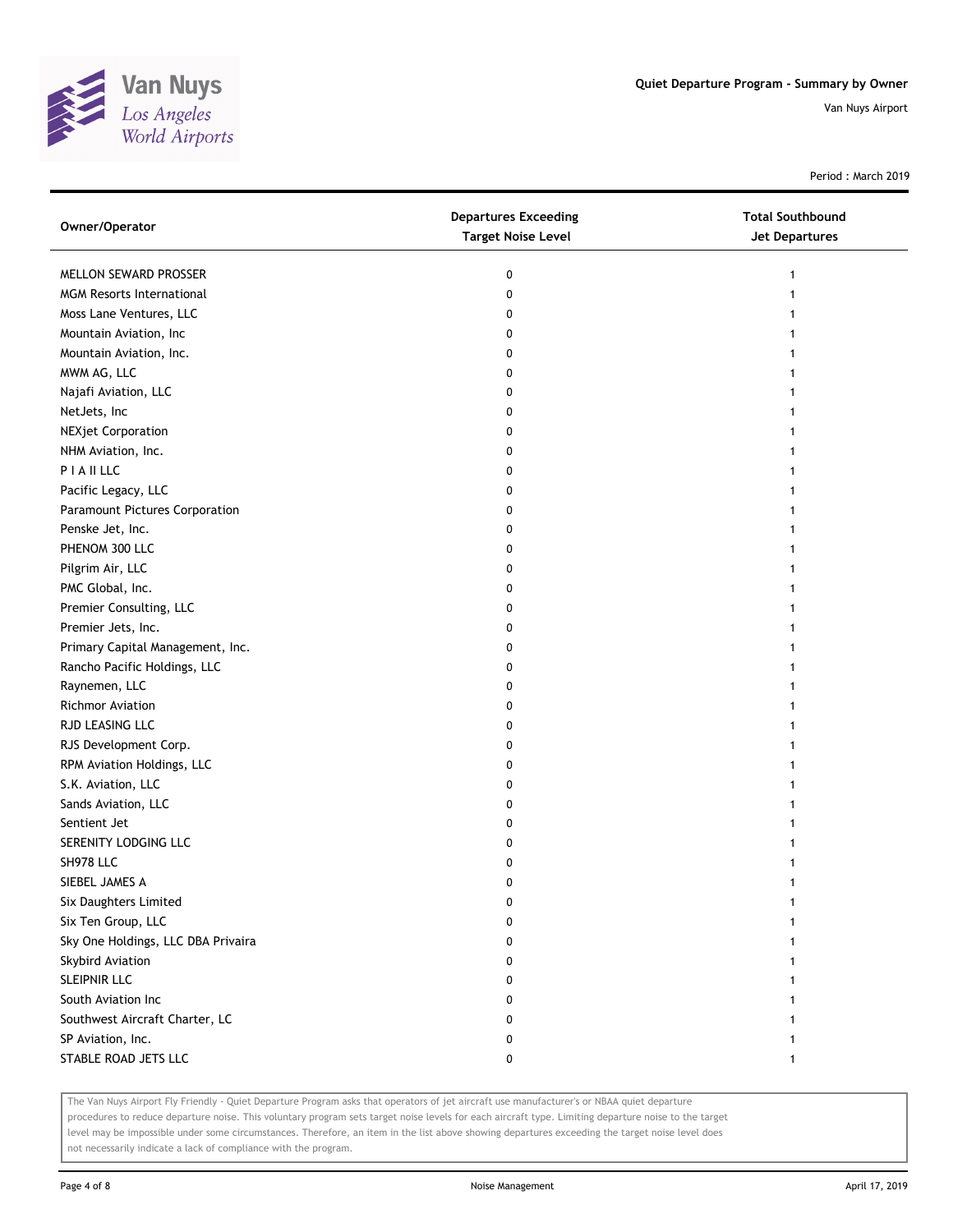

Period : March 2019

| Owner/Operator                           | <b>Departures Exceeding</b><br><b>Target Noise Level</b> | <b>Total Southbound</b><br><b>Jet Departures</b> |
|------------------------------------------|----------------------------------------------------------|--------------------------------------------------|
| STR Holdings, LLC                        | 0                                                        |                                                  |
| Summa Peto, LLC                          | 0                                                        |                                                  |
| Summit Aviation, Inc                     | 0                                                        |                                                  |
| Teton Aviation, LLC                      | 0                                                        |                                                  |
| THESE PRETZELS ARE MAKING ME THIRSTY LLC | 0                                                        |                                                  |
| Travel Management Company, Ltd           | 0                                                        |                                                  |
| Tribridge Global Services Limited        | 0                                                        |                                                  |
| Tri-Marine International                 | 0                                                        |                                                  |
| TVPX Aircraft Solutions, Inc.            | 0                                                        |                                                  |
| United Medical Devices, LLC              | 0                                                        |                                                  |
| Viking Travel Services Limited           | 0                                                        |                                                  |
| VistaJet Limited                         | 0                                                        |                                                  |
| <b>Westair Corporation</b>               | 0                                                        |                                                  |
| WESTERN PRECOOLING SYSTEMS INC           | 0                                                        |                                                  |
| Windsor Jet Management                   | 0                                                        |                                                  |
| WRIGHT JEFFRY WILLIAM TRUSTEE            | 0                                                        |                                                  |
| <b>XOJET INC</b>                         | 0                                                        | 1                                                |
| Advanced Air, LLC                        | 0                                                        | 2                                                |
| Air 7, LLC                               | 0                                                        | 2                                                |
| Aviation Leasing Group, Inc.             | 0                                                        | 2                                                |
| <b>AVJET Corporation</b>                 | 0                                                        | 2                                                |
| Baker 4 Jets                             | 0                                                        | 2                                                |
| Bay Area/Diablo Petroleum Company        | 0                                                        | 2                                                |
| Beverly Hills Exotic Collection, LLC     | 0                                                        | 2                                                |
| Blue Spruce Capital Corp.                | 0                                                        | 2                                                |
| <b>Bluelink Jets AB</b>                  | 0                                                        | 2                                                |
| BOMBARDIER BUSINESS JET SOLUTIONS Inc.   | 0                                                        | 2                                                |
| CH Management Services, LLC              | 0                                                        | 2                                                |
| Channel Island Aviation, Inc.            | 0                                                        | 2                                                |
| <b>Cirrus Aviation Services</b>          | 0                                                        | 2                                                |
| Culbertson Aviation, LLC                 | 0                                                        | 2                                                |
| Cutter Aviation, Inc.                    | 0                                                        | 2                                                |
| Delux Public Charter, LLC                | 0                                                        | 2                                                |
| ESTRELLA AVIATION III LLC                | 0                                                        | 2                                                |
| Flight Options LLC                       | 0                                                        | $\overline{2}$                                   |
| Flying Cats Air, LLC                     | 0                                                        | 2                                                |
| GNLD International, LLC                  | 0                                                        | 2                                                |
| GreenEagles, LLC                         | 0                                                        | 2                                                |
| GULFSTREAM AEROSPACE CORP                | 0                                                        | 2                                                |
| IMT HOLDINGS MANAGEMENT CO LLC           | 0                                                        | $\mathbf{2}$                                     |
| Jet Link Investments, Inc.               | 0                                                        | $\mathbf{2}$                                     |

The Van Nuys Airport Fly Friendly - Quiet Departure Program asks that operators of jet aircraft use manufacturer's or NBAA quiet departure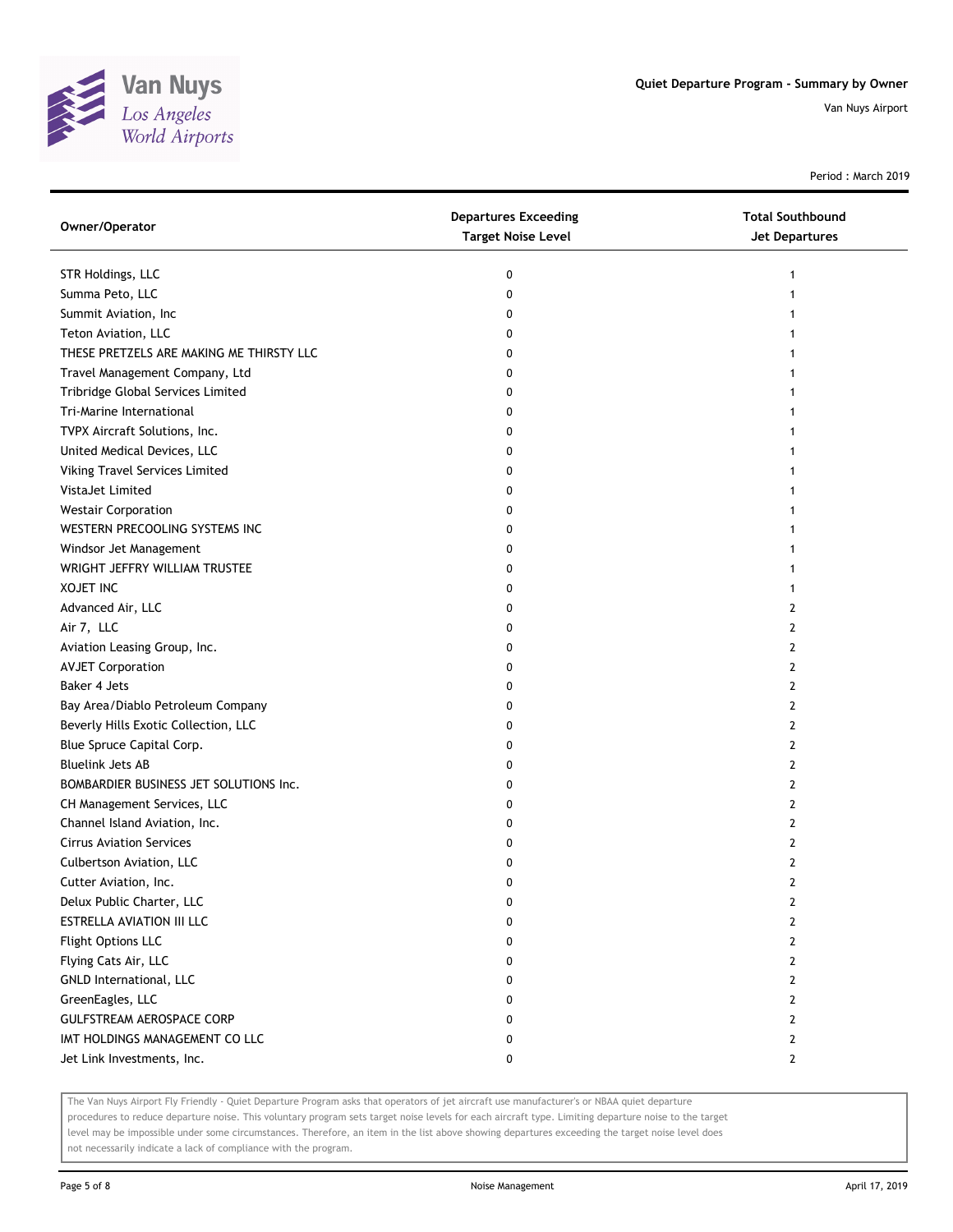

Period : March 2019

| Owner/Operator                           | <b>Departures Exceeding</b><br><b>Target Noise Level</b> | <b>Total Southbound</b><br>Jet Departures |
|------------------------------------------|----------------------------------------------------------|-------------------------------------------|
| Jet Set Aircraft, Inc.                   | 0                                                        | 2                                         |
| Las Vegas Sands Corp.                    | 0                                                        | $\mathbf{2}$                              |
| MARINELLI PAUL T TRUSTEE                 | 0                                                        | 2                                         |
| Meridian Air Charter                     | 0                                                        | 2                                         |
| NETJETS AVIATION Inc.                    | 0                                                        | 2                                         |
| NetJets, Inc.                            | 0                                                        | 2                                         |
| <b>NV510 LLC</b>                         | 0                                                        | 2                                         |
| Pinnacle Aviation, Inc.                  | 0                                                        | 2                                         |
| Polar Bear Express, LLC                  | 0                                                        | $\mathbf{2}$                              |
| POLET Aviakompania Joint-Stock Company   | 0                                                        | $\mathbf{2}$                              |
| Professional Jet, Inc.                   | 0                                                        | $\overline{2}$                            |
| Reno Flying Service                      | 0                                                        | $\mathbf{2}$                              |
| Scott, D. Gregory                        | 0                                                        | 2                                         |
| SLFJR Holdings, LLC                      | 0                                                        | 2                                         |
| Strange Bird, Inc.                       | 0                                                        | $\mathbf{2}$                              |
| Swift Aircraft Management, LLC           | 0                                                        | 2                                         |
| T & T ENTERPRISES LLC                    | 0                                                        | 2                                         |
| Talon Air Inc                            | 0                                                        | 2                                         |
| Trans-Exec Air Service, Inc.             | 0                                                        | 2                                         |
| TVPX AIRCRAFT SOLUTIONS INC TRUSTEE      | 0                                                        | $\mathbf{2}$                              |
| Wheels Up                                | 0                                                        | $\mathbf{2}$                              |
| Wilshire Associates, Inc.                | 0                                                        | $\mathbf{2}$                              |
| Wing Aviation, LLC                       | 0                                                        | 2                                         |
| ZALA GROUP LLC                           | 0                                                        | 2                                         |
| AMERICAN AIRLINES Inc.                   | 0                                                        | 3                                         |
| ATI Jet, Inc.                            | 0                                                        | 3                                         |
| Bakersfield Jet Center by Loyds Aviation | 0                                                        | 3                                         |
| Corporate Air, LLC                       | 0                                                        | 3                                         |
| CTP Aviation, LLC                        | 0                                                        | 3                                         |
| DIAMOND AIR LLC                          | 0                                                        | 3                                         |
| Dumont Jets                              | 0                                                        | 3                                         |
| Echo Leasing, LLC                        | 0                                                        | 3                                         |
| Flightworks                              | 0                                                        | 3                                         |
| Jet Linx Aviation, LLC                   | 0                                                        | 3                                         |
| McDougal, Sheryl                         | 0                                                        | 3                                         |
| Merle Norman Cosmetics, Inc.             | 0                                                        | 3                                         |
| Mike Post Productions, Inc.              | 0                                                        | 3                                         |
| NMH Aviation, Inc.                       | 0                                                        | 3                                         |
| Oakmont Corporation                      | 0                                                        | 3                                         |
| Richport Air, LLC                        | 0                                                        | 3                                         |
| Starjet, Inc.                            | 0                                                        | 3                                         |

The Van Nuys Airport Fly Friendly - Quiet Departure Program asks that operators of jet aircraft use manufacturer's or NBAA quiet departure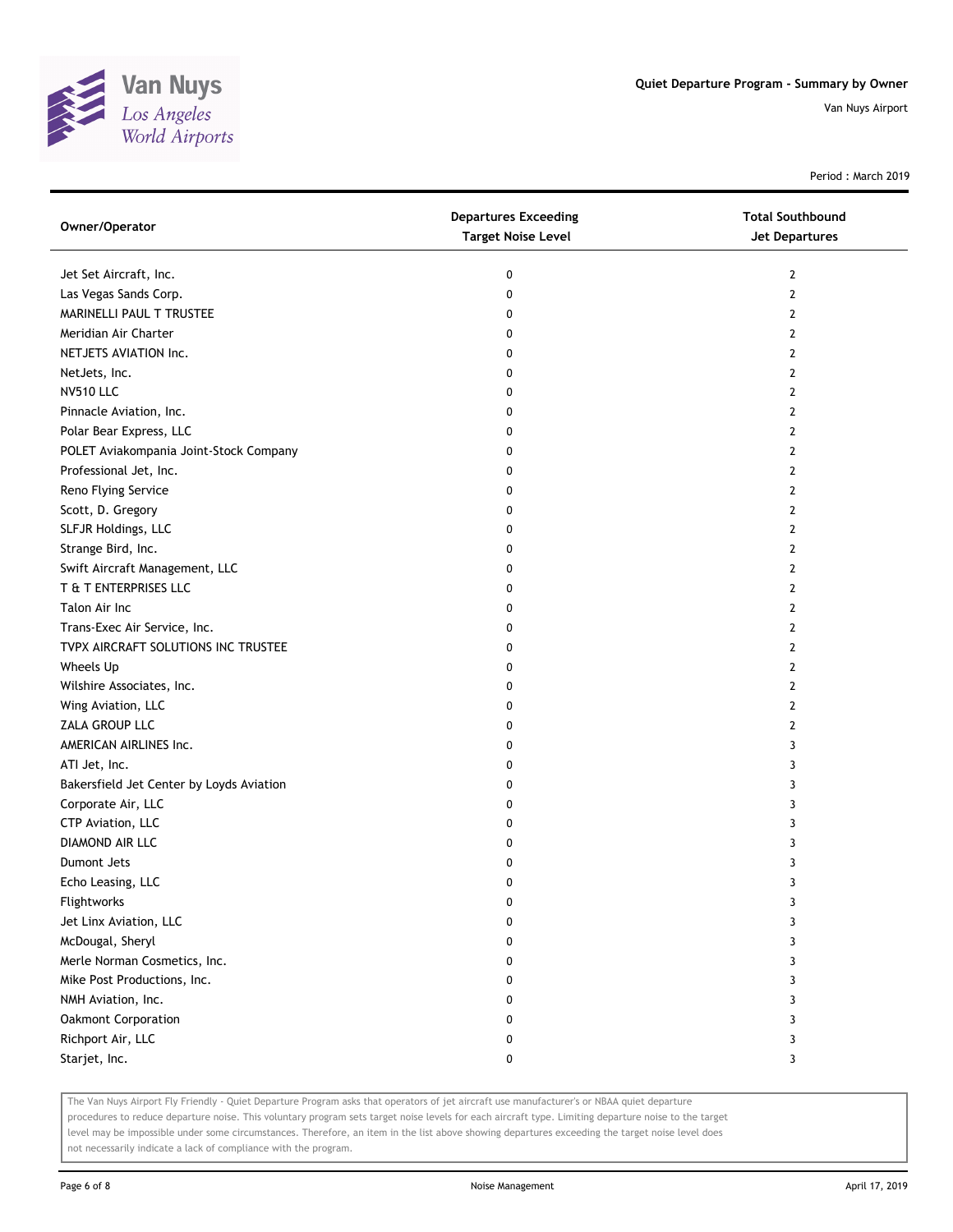

Period : March 2019

| Owner/Operator                    | <b>Departures Exceeding</b><br><b>Target Noise Level</b> | <b>Total Southbound</b><br>Jet Departures |
|-----------------------------------|----------------------------------------------------------|-------------------------------------------|
| Swift Aviation Management, Inc.   | 0                                                        | 3                                         |
| TEXTRON FINANCIAL CORP            | 0                                                        | 3                                         |
| Trans-Pacific Air Charter, LLC    | 0                                                        | 3                                         |
| TriPacific Managers, Inc.         | 0                                                        | 3                                         |
| West Coast Charters, LLC          | 0                                                        | 3                                         |
| White Pint Two, LLC               | 0                                                        | 3                                         |
| XOJET Inc                         | 0                                                        | 3                                         |
| Elite Air, Inc.                   | 0                                                        | 4                                         |
| Exclusive Jets, LLC               | 0                                                        | 4                                         |
| Flexjets                          | 0                                                        | 4                                         |
| <b>Gama Aviation</b>              | 0                                                        |                                           |
| Hollister Aviation, LLC           | 0                                                        |                                           |
| Michigan Appearances, LLC         | 0                                                        | 4                                         |
| Moller Investment Group, Inc      | 0                                                        | 4                                         |
| NETJETS SALES INC                 | 0                                                        | 4                                         |
| Terra Dulce, LLC                  | 0                                                        | 4                                         |
| TEXTRON AVIATION INC              | 0                                                        | 4                                         |
| VLJ HA-420, LLC                   | 0                                                        | 4                                         |
| Westman Development, LLC          | 0                                                        | 4                                         |
| Williams Communities, LLC         | 0                                                        | 4                                         |
| Executive Airlines, SL            | 0                                                        | 5                                         |
| Jet Ready                         | 0                                                        | 5                                         |
| Maroon Creek Holdings, LLC        | 0                                                        | 5                                         |
| Priester Aviation, LLC            | 0                                                        | 5                                         |
| Talon Air, Inc.                   | 0                                                        | 5                                         |
| WILMINGTON TRUST CO TRUSTEE       | 0                                                        | 5                                         |
| <b>Bannert Air</b>                | 0                                                        | 6                                         |
| Leveled Wings, LLC                | 0                                                        | 6                                         |
| Prime Jet, LLC                    | 0                                                        | 6                                         |
| Tutor-Saliba Corporation          | 0                                                        | 6                                         |
| Cove Aviation Partners, LLC       | 0                                                        | 7                                         |
| Pacific Coast Jet, LLC            | 0                                                        | 7                                         |
| Presidential Aviation, Inc.       | 0                                                        | 7                                         |
| Solairus Aviation                 | 0                                                        | 8                                         |
| Delta Private Jets                | 0                                                        | 9                                         |
| Flexjet LLC                       | 0                                                        | 9                                         |
| <b>Flight Options</b>             | 0                                                        | 9                                         |
| Paragon Transport Management, LLC | 0                                                        | 9                                         |
| Worldwide Jet Charter, Inc.       | 0                                                        | 9                                         |
| Jet Aviation Business Jets, Inc.  | 0                                                        | 10                                        |
| L & G Aviation, LLC               | 0                                                        | 10                                        |

The Van Nuys Airport Fly Friendly - Quiet Departure Program asks that operators of jet aircraft use manufacturer's or NBAA quiet departure